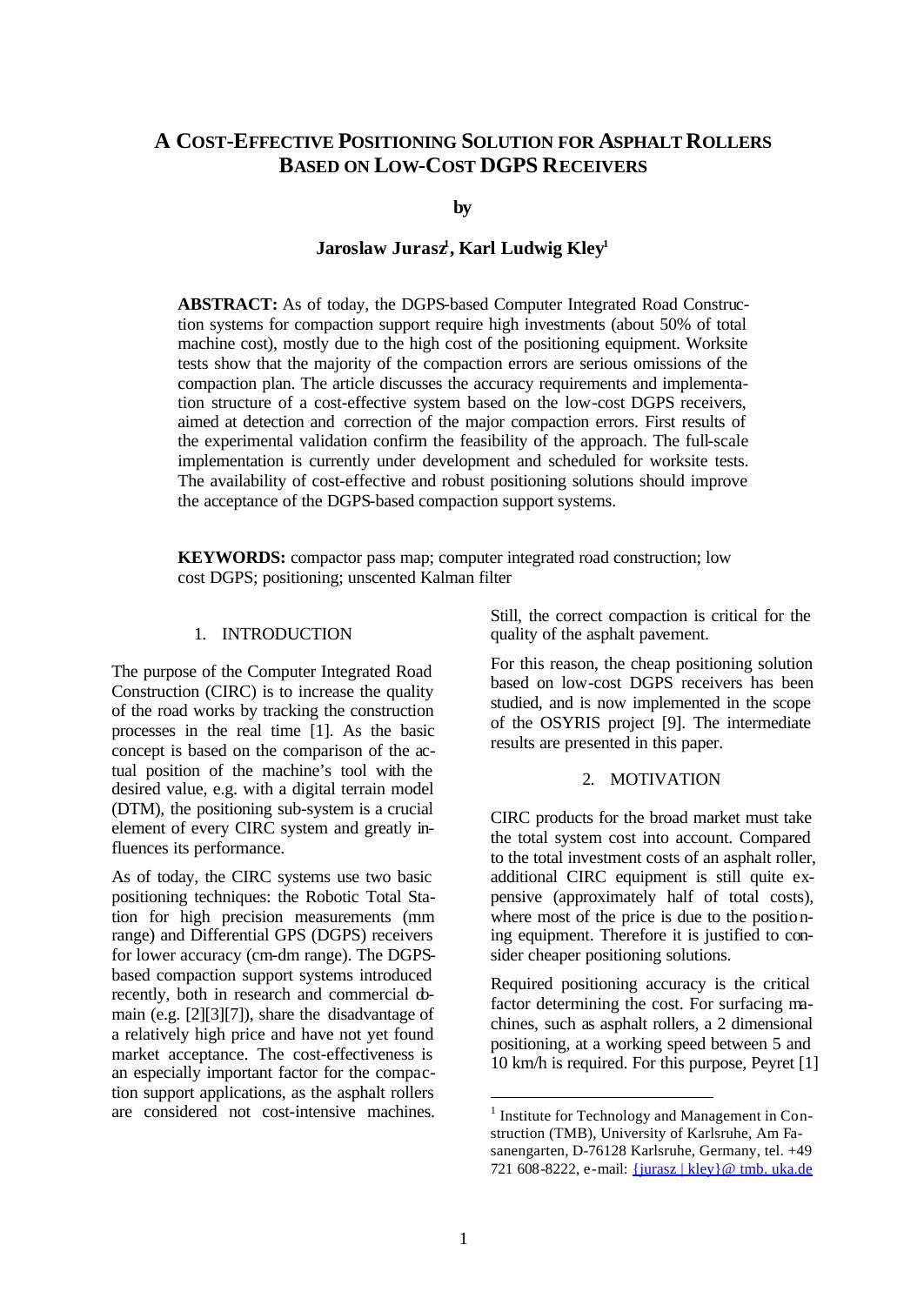recommends decimetre accuracy. Also Do et al. [6] suggest an accuracy better than 15 cm, in order to monitor the overlap between consecutive passes.

Existing DGPS systems can be classified  $x$ cording to the used technology, resulting accuracy and price level as follows:<sup>2</sup>

- ÿ Centimetre accuracy Phase DGPS with fixed ambiguities – price range 15-25 k€.
- ÿ Decimetre accuracy Phase DGPS with floating ambiguities – price range 3-8 k $\epsilon$
- $\triangleright$  Meter accuracy Code DGPS price range  $0.1 - 0.2$  k€

As of today, the surveying centimetre accuracy receivers are mostly used for compaction support tasks. Due to the limited market, their price has remained high in recent years. The costly GPS differential phase processing has additional disadvantages: low robustness and long initialisation times. This has to be opposed to the widely applied meter-accuracy DGPS, where the market is well-established, applications are numerous and the price reduction has been achieved using specialised integrated circuits. Moreover, the code measurement is much more robust and is available almost instantly, partly due to the relatively simple processing. This is very important in the context of the road construction site, where the satellite visibility may be limited due to preexisting bridges, urban canyons etc.

The question arises to what extent the codedifferential GPS, possibly aided by inertial positioning and Kalman filtering, may be applied in compaction support context. The experimental tests conducted in 1967 in [7] suggest that extremities of the pavement, the join and edge, tend to receive substantially less compaction. In more recent tests [8], the number of passes at many sections vary between 10 and 50, and the compaction plan has clearly not been kept (see Fig. 1.). Apparently this tendency has not changed during last 35 years.

l





Clearly, a sub-metre accuracy system would be sufficient to detect and help to correct such major compaction errors. The minimum requirement of the positioning accuracy is posed by the lane definition (typical width 1.8 m). Such level of accuracy can possibly be reached with the Code DGPS. However, it is necessary to investigate the configuration of the sensors and evaluate the resulting accuracy in terms of the man-machine interface (MMI) result.

#### 3. SYSTEM DESCRIPTION

## *3.1. Configuration*

The preliminary study has shown that the application of multiple DGPS receivers on one machine offers several advantages:

- $\triangleright$  Increased precision can be reached by averaging, as the positioning noise of the receivers is only weakly correlated. The achieved improvement of RMS error was close to  $2^{-1/2}$ . This suggests that the majority of the error is due to the multipath effects, dependent mostly on the antenna placement.
- The heading of the machine can be determined, also in static conditions.
- $\triangleright$  As the distance between the antennas remain approximately constant, the reliability of the measurement can be monitored.

For practical reasons the number of the receivers has been limited to two, over the front and rear drum. The additional inertial sensors have been introduced in order to provide independent measurements of the machine speeds: linear and angular. The chosen inertial sensors

 $2^2$  As the reference station can be shared, its cost is not taken into account here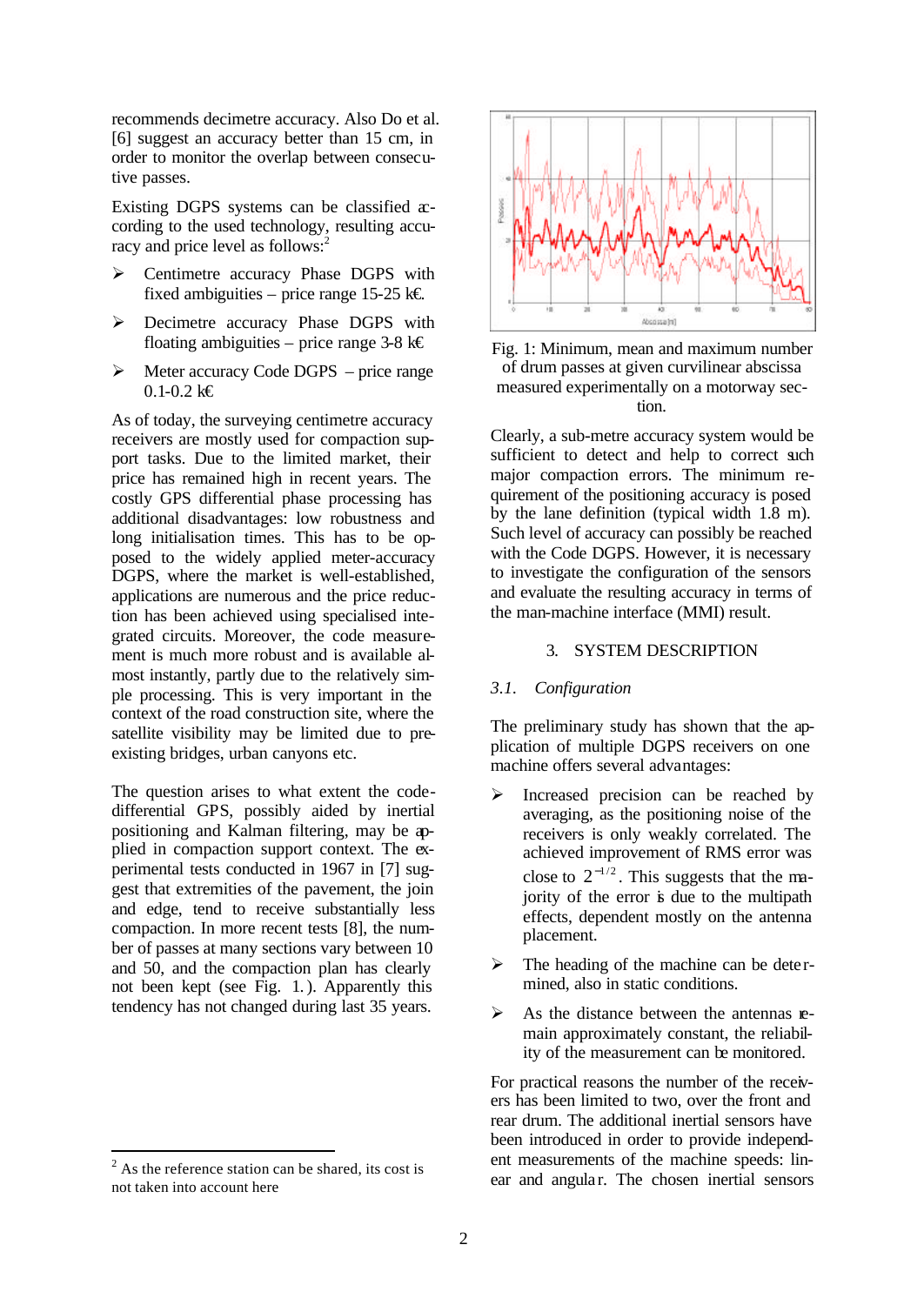are relatively inexpensive and should be integrated in the machine in order to improve the robustness of the system.

Fig. 2. shows the basic structure of the system.



Figure 2: Basic System Structure

The used positioning equipment consist of:

- > Two low-cost GPS OEM modules (CEP in DGPS mode  $< 1 \text{ m}$ <sup>3</sup>
- $\triangleright$  Two active GPS antennas at the machine extremities
- $\triangleright$  Wheel odometer

l

 $\triangleright$  Optionally: Wire sensor for the articulation angle measurement

The articulation angle measurement can possibly be omitted, as the typical compaction pattern consists of a combination of straight lines, in order to avoid destroying the fresh asphalt surface. The turns are made on already compacted material, with the vibration switched off, and do not have to be counted as passes. However, the articulation angle measurement may be of advantage for curved compaction plans.

The GPS measurements are carried out with 1Hz DGPS mode (with RTCM 2.1 correction messages received from a high quality base station), the inertial sensors work with a measurement cycle of 2..5 Hz.

### *3.2. Mathematical Modelling*

Considering a compactor with an articulation joint, moving in the two dimensional space, the location of the vehicle can represented by the state vector

$$
X = [x, y, \mathbf{f}, v, \mathbf{w}]^{T}
$$
 (1)

where *x* and *y* describe the position of the articulation joint, *f* describes the heading (yaw), *v* and *w* denote respectively the translational and rotational speed (see Fig. 3.). Both drums can be modelled by a stick of a length *w* (equal to the drum width) attached at to the joint. This simplified model can still accurately represent the longitudinal overlaps.



Figure 3: Model geometry

Assuming constant speeds and no lateral slip, and taking into account the articulation angle, the kinematic model is represented by the nonlinear model

$$
\dot{X} = F(X) = \begin{cases} \dot{x} = v \cos f \\ \dot{y} = v \sin f \\ \dot{f} = w \\ \dot{w} = v(g - p) \text{ or } 0 \\ \dot{v} = 0 \end{cases}
$$
 (2)

The measurement vector Z includes the position measurement from the front and the rear GPS, placed *l1* and *l2* from the articulation joint, above the front and the rear drum of the roller.

<sup>&</sup>lt;sup>3</sup> Manufacturer specifications. CEP, The Circular Error Probability indicates a circle, which encloses 50% of the measured positions.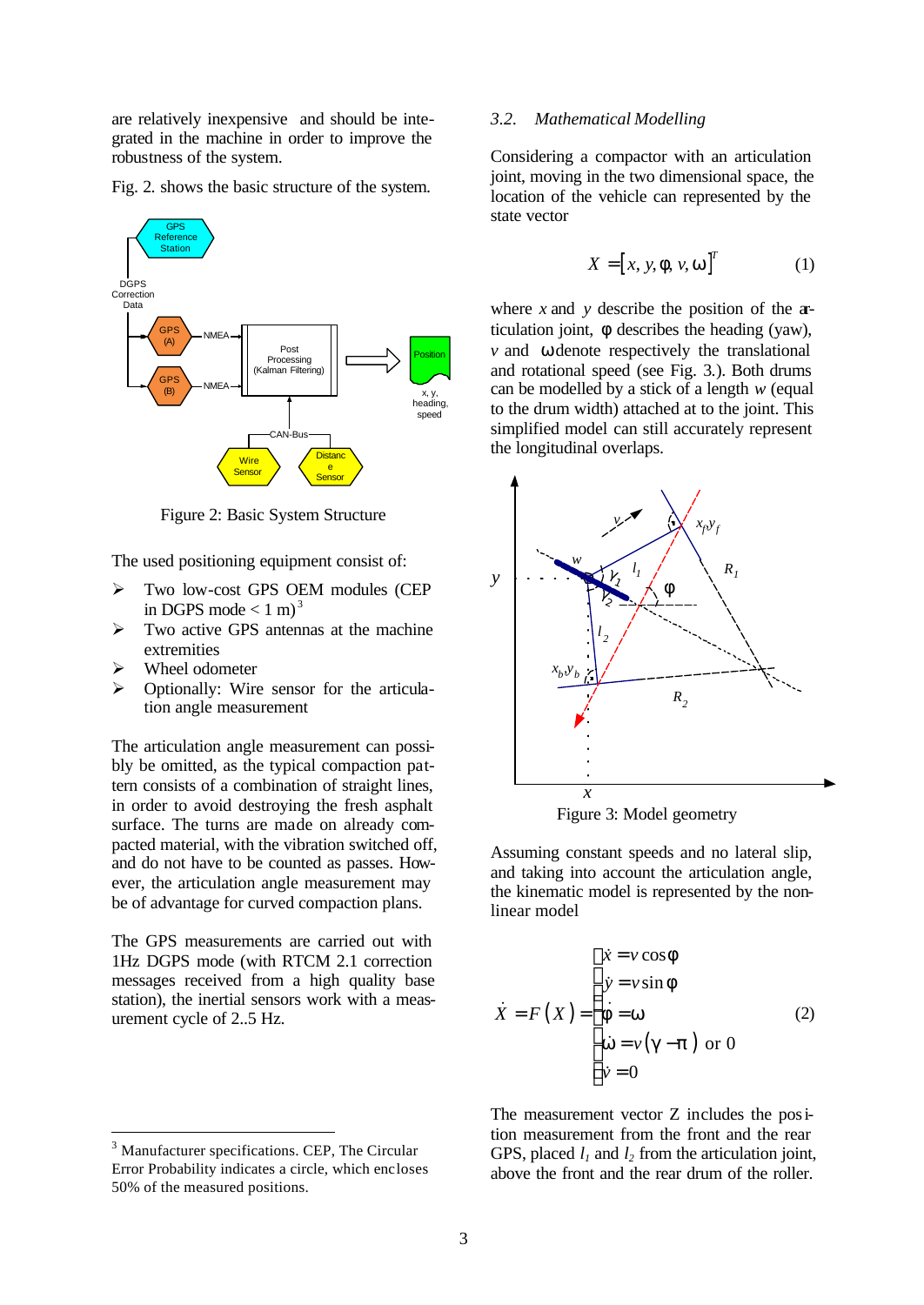Moreover the angle and speed measurement are used.

$$
Z = \left[ x_f, y_f, y_b, y_b, f, v, g \right]^T \tag{3}
$$

The discrete system equations can be then written as

$$
X_{k} = F(X_{k-1}) + V_{k}
$$
  
\n
$$
Z_{k} = H(X_{k}) + W_{k}
$$
\n(4)

where and F and H are system and measurement functions and *V*, *W* are additive system and measurement noises.

Based on the estimated speed, a Boolean estimate of the static/kinematic mode can be produced. The passes of the machine are counted only in the kinematic mode.

#### *3.3. The Unscented Kalman Filter*

The observations are processed with an Unscented Kalman Filter (UKF). The UKF for nonlinear estimation [4] is based on the Unscented Transformation, presented by Julier and Uhlmann [5].

Consider a recursive estimation

$$
\hat{X}_k = X_{k, pred} + K_k \cdot (Z_k - Z_{k, pred}) \qquad (5)
$$

for the optimal minimum mean-squared error estimate for  $X_k$ , assuming that the prior estimate  $\hat{X}_k$  and the state observation  $Z_k$  are Gaussian Random Variables.

The UKF extends (5), redefining the state random variable as the concatenation of the original state and noise variables [3]. An unscented transformation sigma point selection scheme is applied to the new augmented state random variable to calculate the corresponding sigma matrix [5]. The UKF algorithm can be found in [4].

Compared to the traditionally applied Extended Kalman Filter (EKF), the UKF offers better performance and adapts better to nongaussian noise present in this non-linear system. Moreover, as the explicit linearisation is not required, it is easy to test alternative models and filtering structure. The disadvantage is increased computation cost in terms of CPU time and memory.

The full Kalman step is calculated in a 1 Hz cycle, with each new GPS measurement. Assuming a working speed of 2 m/s this results in a real-time uncertainty of 2 m on the MMI, additionally influenced by the GPS latency (< 0.5 s corresponding to 1 m). For these reasons a filter with a 2-5 Hz prediction step and a 1 Hz correction step has been considered.

## 4. EXPERIMENTAL VALIDATION

To conclude on the accuracy of the presented positioning solution, several static and dynamic tests were performed and evaluated.

As no asphalt roller was available for the first test period, a wheel loader with similar kinematic characteristics was chosen (Fig. 4.). The two GPS antennas are mounted at the front shovel and on a framework at the back, where also the wheel-distance sensor is fixed.

To reduce the multi-path errors, a metallic disc, diameter ~40 cm, is mounted under both antennas. The last tests were performed, using an additional framework at the back, to reach an antenna height of 2.50 m. Also the shovel at the front was lifted, to reach the same antenna height as at the front.



Figure 4: The machine and equipment used in the preliminary tests.

The raw data from the GPS and the inertial measurements are processed, using an UKF filter, with the kinematic model, presented above.

The test results (Fig. 5.) showed that in the static conditions one can observe a drift of the measured position. To account for this effect UKF switches to a static model, represented by:

$$
\dot{X}_{static} = F(X) = 0 \tag{6}
$$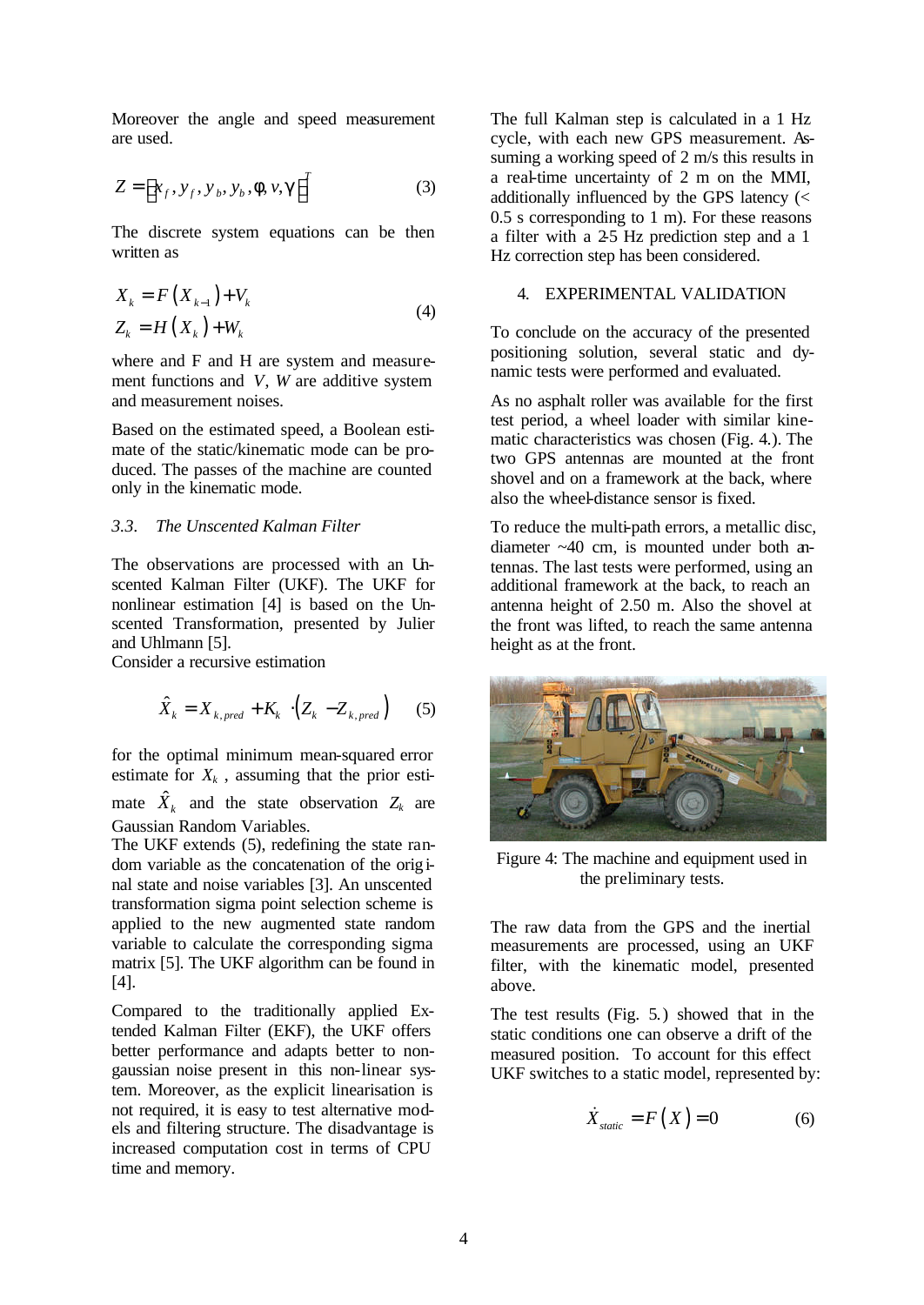

Figure 5: X-coordinate of the position: raw front measurement, raw rear measurement, processed by the Kalman filter

In order to establish the reference for the  $\Phi$ tained accuracy, the recorded raw GPS observables (code pseudoranges and integrated carrier phases) have been processed using commercial GPS post-processing software. Its performance can be judged similar to the best GPS receivers available. In this way centimetre-accurate trajectories of both antennas have been measured.

The obtained trajectories together with the heading information have been converted into ribbons [10] and presented as pass maps in the Fig. 6. Except of the overlaps, both maps are qualitatively very similar and give the operator the required overview of the performed compaction work. The major omissions and the tendency to over-compaction in the middle of the pavement and under-compaction close to the edges can be easily detected.



Figure 6: Pass maps observed in the experiment. a. Code - measured on-line based on code-differential processing, b. Phase – postprocessed using phase observables

The comparison between the Code and the Phase results has brought the following results:

- $\triangleright$  The Code-DGPS modules estimate driving/stopped state and perform position, velocity, time (PVT) type filtering on their own. This has an effect of additionally smoothing the result. However, the movements at low speed  $\left(\frac{2 \text{ km/h}}{n}\right)$  are filtered out. This effect can be observed on the Code pass map as an early stop condition, leading to an underestimation of the compacted surface. This effect is not critical in the practice, as the breaking/acceleration occurs with the vibration switched off and should not be counted as a valid pass.
- $\triangleright$  At the moment the absolute accuracy of the 2 Code DGPS system can be judged at about 80-90 cm, after removing an observed constant offset between the Code and Phase results. This is sufficient to obtain clear lanes in the pass map. However, longer tests are required to confirm this finding.
- $\triangleright$  The GPS signal reflections caused by the machine and mounting seem to have great impact on the multipath error and the final result. The validation on the target machine is necessary
- The performance of the filter with and without the articulation angle measurement was similar. For studied trajectories it is possible to remove it from the filter structure. However, due to varying width, this measurement is required for the machines with 2 articulation joints.

## 5. CONCLUSIONS

The presented positioning solution reaches good performance in static and dynamic mode. The pass maps obtained with the low-cost system are qualitatively very similar and allow for detection and correction of the major compaction errors identified by the experimental tests. Long term tests on the target machine are necessary in order to tune the filtering algorithms and fully asses the accuracy and robustness of the proposed solution.

The availability of suitable cost-effective and robust DGPS positioning solutions should improve the acceptance of compaction support systems in the near future.

The full scale tests of the presented algorithm are scheduled in Summer and Autumn 2002.